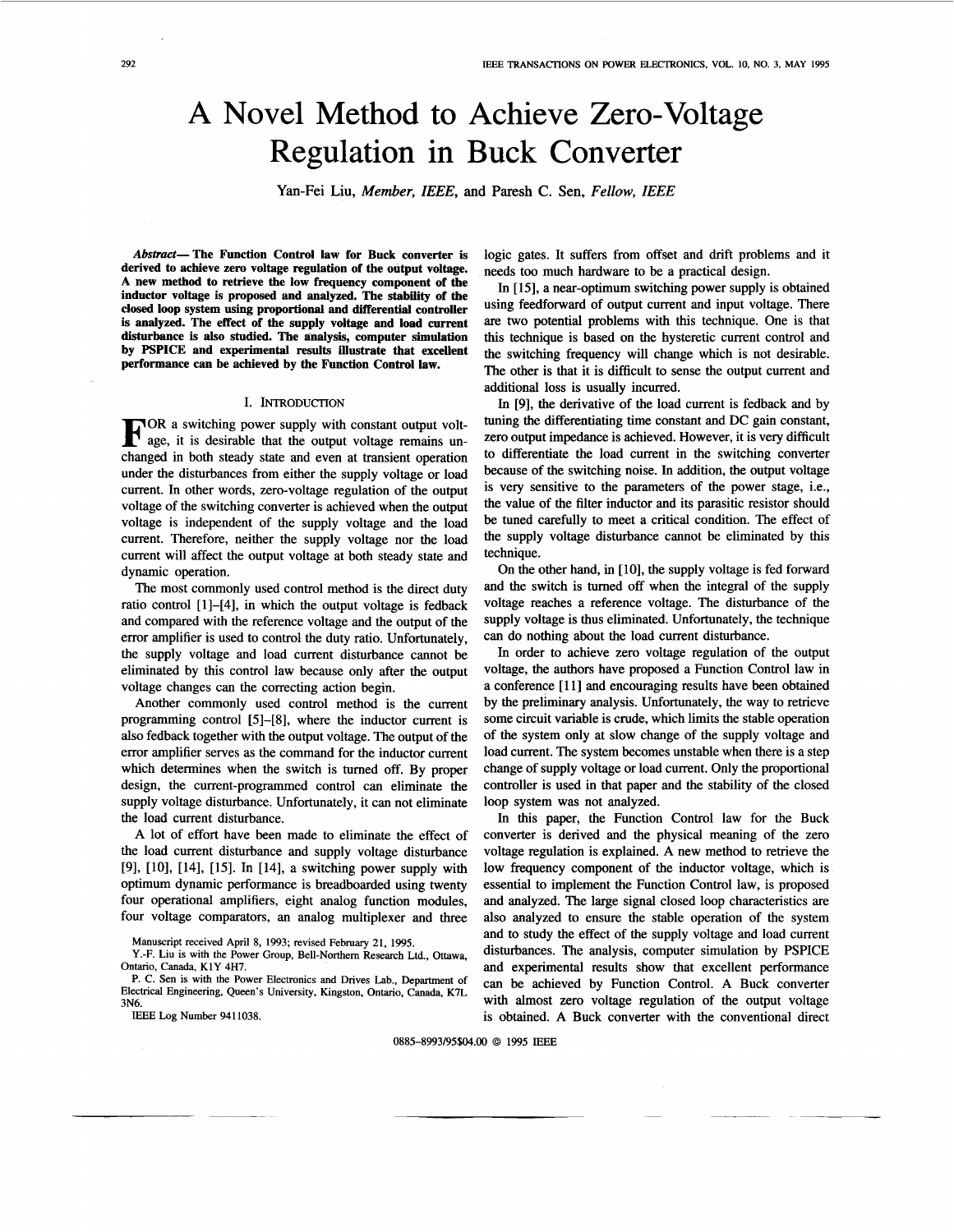

**Fig. 1. General block diagram for the switching converter.** 

duty ratio control under optimal design is also simulated and breadboarded as a comparison to show the significant improvement achieved by Function Control.

#### **U. FUNCTION** CONTROL LAW FOR BUCK CONVERTER

Generally speaking, a switching power supply consists of two basic parts, one is the power stage, or the switching converter, and the other is the control circuit, **as** shown in Fig. 1, where  $V_r$  is the reference voltage, y denotes the combination of the feedbacks,  $\alpha$  is the duty ratio. The power stage controls the power absorbed from the unregulated supply voltage  $(v_s)$  and provides a regulated constant output voltage  $(v<sub>o</sub>)$  at the load. The main purpose of the control circuit is to generate a proper duty ratio according to the circuit condition in order to reduce the variation of the output voltage **as** much as possible when the supply voltage or load current changes. For different control laws, such as duty ratio control, current programmed control, etc., the effect of the supply voltage or load current disturbance is different.

In order to achieve zero-voltage regulation, i.e., to eliminate the effect of the supply voltage or load current disturbance, the control strategy should be particularly constructed and the feedbacks should be properly selected so that the control circuit can provide the exact duty ratio required by the power stage. The closed loop output voltage is thus independent of either the supply voltage or the load current and is determined only by the reference voltage.

The above objective can be realized when the principle of the Function Control law is used to formulate the control strategy of the Buck converter. Fig. 2(a) gives the topology of the Buck converter and Fig. 2(b) gives its large signal low frequency averaged equivalent circuit model which can be derived from the technique of equivalent controlled source model [12]. By this equivalent model, the active switch is modeled by a controlled current source with its value equal to the averaging current flowing through the switch over one switching cycle, i.e.,  $i_s = \alpha i$ , for Buck converter, where *i* is the averaged inductor current. The diode is modeled by a controlled voltage source with its value equal to the averaging voltage across it over one switching cycle, i.e.,  $v_d = \alpha v_s$  for Buck converter.

From Fig. 2(b), the output voltage can be expressed as

$$
v_o = \alpha_p v_s - v_L \tag{1}
$$

where  $v_L$  is the averaged value of the inductor voltage and  $\alpha_p$  is the duty ratio required for the switching converter. This



**Fig. 2. model. (a) Buck converter topology, and** (b) **its low frequency average** 

 $\alpha_p$  can be expressed as

$$
\alpha_p = \frac{v_o + v_L}{v_s}.\tag{2}
$$

**Eq.** (2) defines the duty ratio required by the Buck converter at a specific operating point of  $v_0$ ,  $v_L$  and  $v_s$ .

The control circuit can now be constructed to generate the duty ratio. Let the input and output relation of the control circuit be formulated as

$$
\alpha_c = \frac{K(V_r - v_o) + v_L}{v_s} \tag{3}
$$

where  $V_r$  is the reference voltage,  $K$  is the gain of the proportional error amplifier. Duty ratio  $\alpha_c$  denotes the duty ratio generated by the control circuit.

In the practical circuit, the output of the control circuit is connected to the gate of the active switch in the power stage, making  $\alpha_p = \alpha_c$ . Therefore, the closed loop characteristic can be obtained by equating (2) and (3) as

$$
\frac{v_o + v_L}{v_s} = \frac{K(V_r - v_o) + v_L}{v_s}.
$$
 (4)

From **(4),** the output voltage can be found as

$$
v_o = \frac{K}{k+1} V_r. \tag{5}
$$

It is noted that the output voltage  $v<sub>o</sub>$  at the left side of (5) is not a steady state value, but rather an averaged one, which includes both the steady state value  $V_0$  and the dynamic one, includes both the steady state value  $v_0$  and the dynamic one,  $\tilde{v}_o$ , i.e.,  $v_o = V_0 + \tilde{v}_o$ . The reference voltage  $V_r$  is a constant for constant output voltage application. **Eq.** *(5),* thus, shows that by the control law **(3),** the closed loop averaged output voltage is forced to be proportional to a constant reference voltage. This result means that the closed loop output voltage is independent of the supply voltage and the load current. In other words, the averaged output voltage remains unchanged even when there is disturbance from either the supply voltage or the load current. Zero-voltage regulation of the output voltage is, therefore, achieved.

The control law (3) is nonlinear. The duty ratio is proportional to the sum of the averaged inductor voltage and the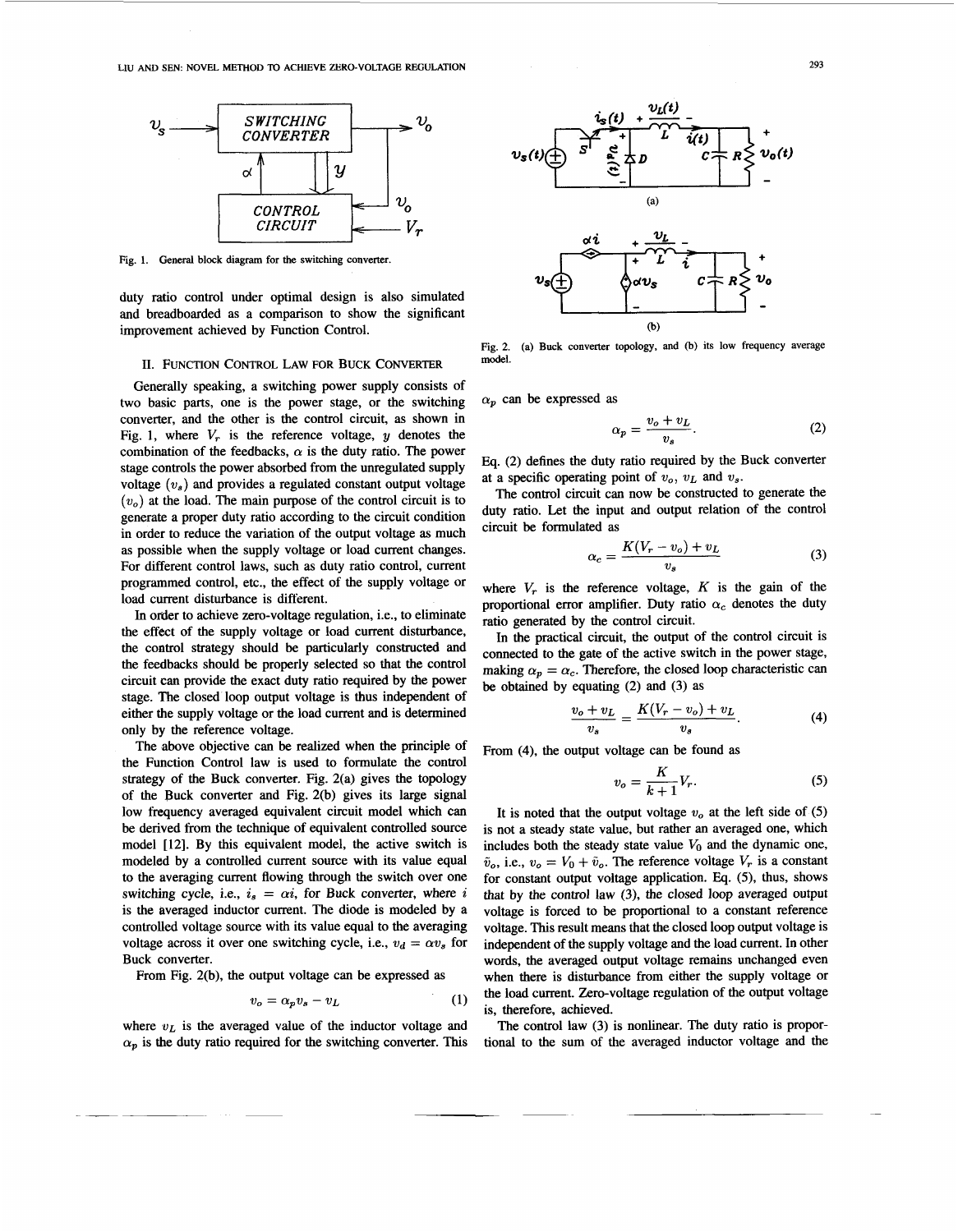<span id="page-2-0"></span>

**Fig. 3. Block diagram of function control.** 

output of the error amplifier and is inversely proportional to the supply voltage. Nonlinear control law combined with the inherent nonlinear Buck converter has resulted, in this case, in a linear closed loop system. The averaged closed loop output voltage is proportional to the reference voltage.

When the supply voltage changes, the duty ratio will react immediately and change accordingly to such an extent that it can cancel the effect of the supply voltage disturbance. Thus the output voltage keeps unchanged.

The feedback of the averaged inductor voltage is used to correct the disturbance of the load current. The inductor voltage is proportional to the rate of change of the inductor current, which is the sum of the load current and the capacitor current as shown in Fig. 2(b), i.e.,  $v_L = Ldi/dt$  and  $i = i_c + i_o$ . As soon as there is a tendency for the load current to change, i.e., even before the load current has actually changed, the correction action of the control circuit begins. The generated duty ratio is accurate enough so that the low frequency averaged output voltage does not change.

The block diagram of the Function Controlled Buck converter is illustrated in Fig. 3. The low frequency component of the inductor voltage is retrieved and is added with the output of the controller to formulate the numerator of the control law (3). Although only the proportional controller is considered in **(3),** the proportional-integral, proportional-differential, etc., controller can also be used. A divider is needed to generate the required duty ratio  $\alpha_c$  so that the duty ratio of the control circuit output is equal to the ratio of  $v_n$  and  $v_s$  (Fig. 3). In practical circuit, this divider can be implemented simply by an Opamp and a comparator.

It is worthwhile to point out here that in the above analysis, only the averaged value is considered. No small signal assumption is made. Therefore, the above analysis is also valid for large signal variation. The following sections will discuss the implementation of this control law and the stability of the closed loop system.

## **III.** THE METHOD TO RETRIEVE THE LOW **FREQUENCY COMPONENT OF hDUCTOR VOLTAGE**

From the discussion of the previous section, the low frequency component of the inductor voltage is needed to formulate the Function Control law. In this section, it is shown that the inductor voltage can be expressed as the sum of a low frequency component and a switching frequency component with zero averaging value over one switching period. A circuit that can retrieve this low frequency component and suppress greatly the switching frequency component is proposed and analyzed.

At the continuous conduction mode, the instantaneous inductor voltage of the Buck converter is

$$
v_L(t) = k(t)v_s - v_o \tag{6}
$$

where  $k(t)$  is the switching function and is defined as

$$
k(t) = \begin{cases} 1 & \text{when } S \text{ is on} \\ 0 & \text{when } S \text{ is off.} \end{cases}
$$
 (7)

The switching function  $k(t)$  consists of the low frequency component  $\alpha$  and the multiples of the switching frequency, i.e.,

$$
k(t) = \alpha + k_1 \sin(\omega_s t + \varphi_1) + \sum_{n=2}^{\infty} k_n \sin(n\omega_s t + \varphi_n)
$$
 (8)

where  $\alpha$  is the duty ratio of the switch and  $\omega_s = 2\pi f_s$ ,  $f_s$  is the switching frequency and

$$
k_n = \frac{2}{\pi n} |\sin n\alpha \pi|, \quad \varphi_n = \frac{\pi}{2} - \pi \alpha n, \quad n = 1, 2, \dots \quad (9)
$$

Because the comer frequency of the output filter is much lower than the switching frequency for a well-designed converter, the frequency components higher than the switching frequency can be neglected and the inductor voltage can be expressed as

$$
v_L(t) = \alpha v_s - v_o + k_1 v_s \sin \left(\omega_s t + \frac{\pi}{2} - \varphi_1\right). \tag{10}
$$

Because the supply voltage *w,* does not change within one switching cycle at low frequency assumption, the above equation can be rewritten **as** 

$$
v_L(t) = \alpha v_s - v_o + A \sin \left(\omega_s t + \frac{\pi}{2} - \varphi_1\right) \qquad (11)
$$

where  $A = k_1 \times v_s$  does not change over one switching cycle.

Equation (11) means that the inductor voltage  $v_L(t)$  consists of two components, one is the low frequency component which is changing in amplitude and the other is the switching frequency component with constant amplitude and zero averaging value over one switching period.

From the discussion of the previous section, the low frequency component of the inductor voltage is needed to implement the Function Control law and to achieve zero voltage regulation of the output voltage. The high frequency component of the inductor voltage should be somehow eliminated.

The most straightforward way is to use a low pass filter. However, this is not a good choice because in practical circuit the amplitude of the switching frequency component of  $v_L(t)$ is much higher than that of low frequency component.

The low frequency component of the inductor voltage can **be** retrieved by the circuit shown in [Fig.](#page-3-0) **4.** Suppose the input of the circuit,  $v_1$ , consists of two components, one is the high frequency component,  $v_{sw}$ , and the other is the low frequency signal component, **wsig,** i.e.,

$$
v_1 = A_1 \sin \omega t + A_2 \sin(\omega_s t + \varphi) = v_{\text{sig}} + v_{\text{sw}}
$$
 (12)

where  $\omega$  is signal frequency and  $\omega_s$  is switching frequency. The input voltage,  $v_1$ , is at first converted into a proportional current  $i = v_1/R$  by an opamp. The current *i* is then used to charge the capacitor  $C$ . The output voltage,  $v_2$ , is the sampled value of the capacitor voltage at every switching cycle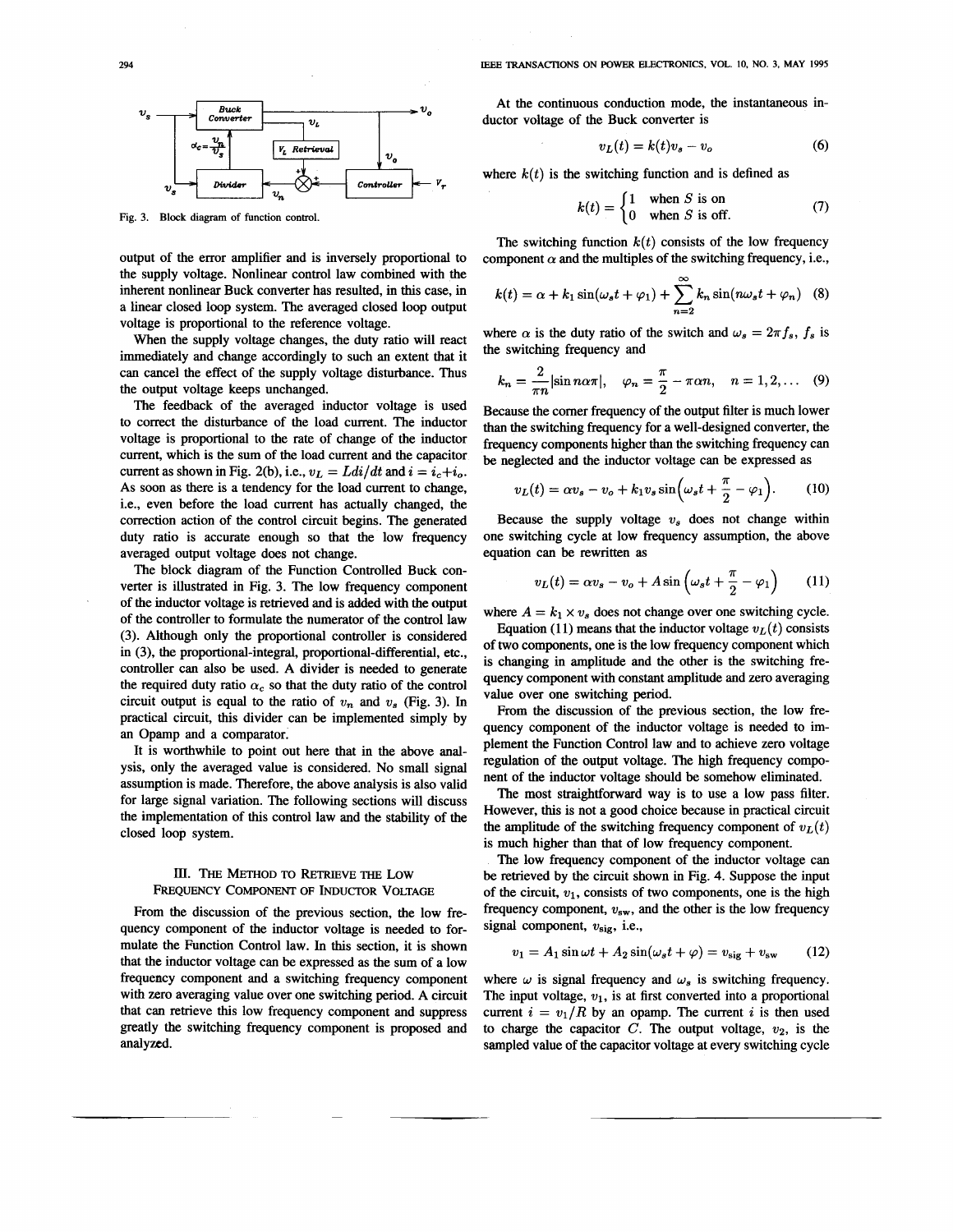<span id="page-3-0"></span>

Fig. 4. Circuit to retrieve the low frequency component of the inductor voltage



Fig. 5. Typical waveforms of Fig. 4.

 $T_s = 2\pi/\omega_s$ . The capacitor is reset after sampling so that no previous information is kept. Because the average value of the high frequency component,  $v_{sw}$ , over the sampling period is zero, the output  $v_2$  contains only the information of the low frequency term of the input signal,  $v_{\text{sig}}$ . Fig. 5 gives the typical waveforms of the circuit in Fig. 4, where the amplitude of the high frequency component  $A_2 = 20$  V and the amplitude of the signal component  $A_1 = 1$  V, only 5% of  $A_2$ . The switching frequency is 100 kHz and the signal frequency is 10 kHz. Fig. 5 shows that the input signal can be retrieved from the high frequency noise. It is observed that the fundamental component of the output voltage  $v_2$ , delays the input low frequency signal,  $v_{\text{sig}}$ , one switching period. The switching frequency component of the output voltage is very small.

Although this observation is made only for the special case, it holds true for the general cases. PSPICE simulation is made to obtain the input output relation of the circuit in Fig. 4. In the simulation, the amplitude of the low frequency and switching frequency components are  $A_1 = 1$ , and  $A_2 = 20$ , respectively, which means that the high frequency component is much higher than the useful signal as the actual case. The switching



Fig. 6. Simulated frequency response of the circuit in Fig. 4.

frequency is chosen as 100 kHz. When the frequency of the signal,  $v_{\text{sig}}$ , varies, the actual response of the circuit shown in Fig. 4 is simulated and the amplitude and the phase delay of the output voltage is calculated accordingly. The frequency response of the circuit,  $v_2/v_{\text{sig}}$ , is thus obtained and is plotted in Fig. 6, as shown by the cycles.

Because of sampling and resetting, the high frequency component is greatly attenuated. For example, at signal frequency 10 kHz, the lowest high frequency components are at 90 kHz and 110 kHz. The amplitude of the high frequency components is:  $V_{90\,\text{kHz}} = 0.1074$  (V) and  $V_{110\,\text{kHz}} = 0.08677$  (V). In other words, at the output of the circuit of Fig. 4, the largest amplitude of high frequency component is only  $0.1074/20 =$  $0.00537 = -45.4$  (dB) of the input one. On the other hand, the amplitude of the useful signal is 0.9658 (V), with phase delay of only  $-36^\circ$ . Therefore, the circuit in Fig. 4 can attenuate the high frequency component greatly and retrieve the useful signal.

In Fig. 6, the frequency response of the pure time delay  $H(s) = e^{-sT_s}$  at  $T_s = 10 \mu S$  is also plotted as shown in solid line. It is evident that the low frequency input to output relation for the circuit of Fig. 4 can be expressed approximately as

$$
H(s) = \frac{V_2(s)}{V_{\text{sig}}(s)} = e^{-sT_s}.
$$
 (13)

In the time domain, Eq. (13) means that the output voltage  $v_2$ delays the signal voltage  $v_{sig}$  by one switching cycle  $T_s$ , i.e.,

$$
v_2(t) = v_{\text{sig}}(t - T_s). \tag{14}
$$

When the frequency components higher than the switching frequency are considered, the above conclusion does not change because the average value of these components over one switching period is zero.

The circuit shown in Fig. 4 will be used to retrieve the low frequency component of the inductor voltage so as to implement the Function Control law.

# IV. STABILITY ANALYSIS

In this section, the stability of the Buck converter by Function Control is analyzed. The effect of the supply voltage and load current disturbance is also studied. The analysis is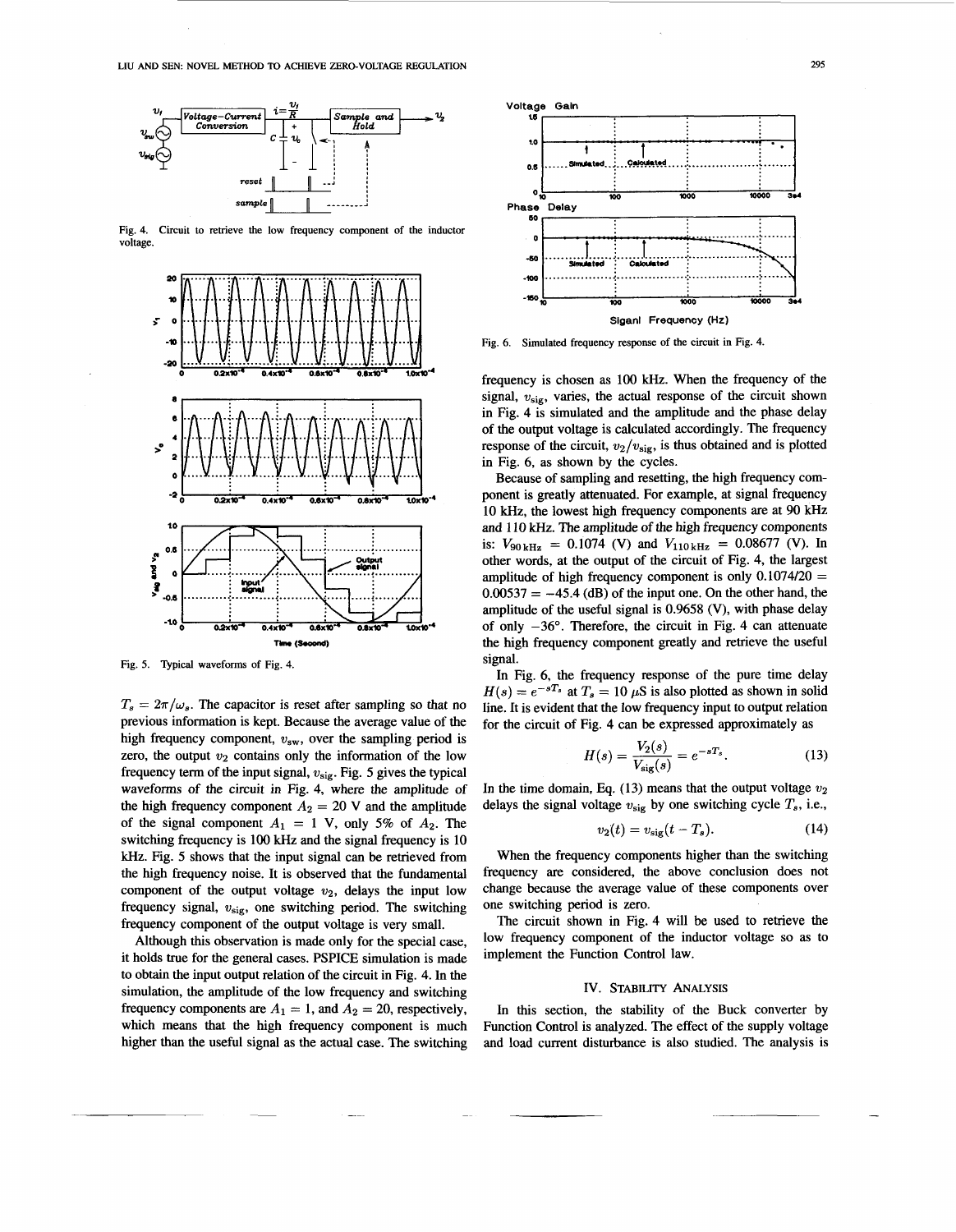<span id="page-4-0"></span>

Fig. 7. Equivalent circuit of Buck converter.

based on the low frequency large signal averaged equivalent circuit model of the Buck converter, as shown in Fig. 7. The winding resistor of the inductor,  $R_L$ , and the equivalent series resistor (ESR) of the filter capacitor,  $R_C$ , are also included.

As discussed in the previous section, the retrieved low frequency component of inductor voltage delays the actual one by one switching period,  $T_s$ , i.e.,

$$
v_L' = v_L(t - T_s) \tag{15}
$$

where  $v'_L$  denotes the retrieved inductor voltage. The Function Control law is constructed as

$$
\alpha_c = \frac{v'_L + K(V_r - v_o) - K_d \frac{dv_o}{dt}}{v_s}.
$$
 (16)

Here the proportional and differential controller is used as this is what has been implemented. In (16),  $K_d$  is the time constant of the differentiator. Instead of differentiating the output voltage directly,  $\frac{dv_o}{dt}$  can be obtained easily for the Buck converter by sensing the current in the filter capacitor so that the effect of the noise in  $v<sub>o</sub>$  will be eliminated. From  $(16)$  and the relation of the power stage,  $(2)$ , the closed loop output voltage can be expressed as

$$
v_L + v_o = v_L(t - T_s) + K(V_r - v_o) - K_d \frac{dv_o}{dt}.
$$
 (17)

The closed loop steady state output voltage can be found as

$$
V_0 = \frac{K}{K+1} V_r. \tag{18}
$$

The averaged output voltage  $v<sub>o</sub>$  and inductor voltage  $v<sub>L</sub>$  can be expressed as:  $v_o = V_0 + \tilde{v}_o$  and  $v_L = V_L + \tilde{v}_L$ , where the upper case letters denote the steady state value and a tilde "~" above a variable denotes a dynamic component. It should be noticed that no small signal assumption is made. The dynamic equation can also be found from (17) as

$$
\tilde{v}_L + \tilde{v}_o = \tilde{v}_L(t - T_s) - K\tilde{v}_o - K_d \frac{d\tilde{v}_o}{dt}.
$$
 (19)

Eq. (19) is a linear differential equation with time delay. Its Laplace transformation can be found as

$$
V_L(s) + V_0(s) = e^{-sT_s} V_L(s) - KV_0(s) - sK_d V_0(s) \quad (20)
$$

where all the initial conditions are set to zero.

Because of the low frequency assumption,  $e^{-sT_s}$  can be expressed approximately as

$$
e^{-sT_s} = 1 - sT_s \tag{21}
$$

and the relation between  $V_0(s)$  and  $V_L(s)$  can be found from Fig. 7 as

$$
V_L(s) = \left(\frac{s^2 LC}{1 + sR_c C} + \frac{sL}{R} + \frac{sR_L C}{1 + sR_c C} + \frac{R_L}{R}\right) V_0(s). \tag{22}
$$



Fig. 8. Root locus of (23) for different  $K_d$ ; (a)  $K_d = 0$ ; (b)  $K_d = 0.02$ ; (c)  $K_d = 0.05$ .

Substituting  $(21)$  and  $(22)$  into  $(20)$ , the closed loop dynamic output voltage can be derived as

$$
(b_0s^3 + b_1s^2 + b_2s + b_3)V_0(s) = 0
$$
 (23)

where the coefficients are

$$
b_0 = T_s LC\left(1 + \frac{R_c}{R}\right)
$$
  

$$
b_1 = \frac{T_s L}{R} + T_s R_c C + \frac{T_s R_L R_c C}{R} + K_d R_c C
$$
 (24)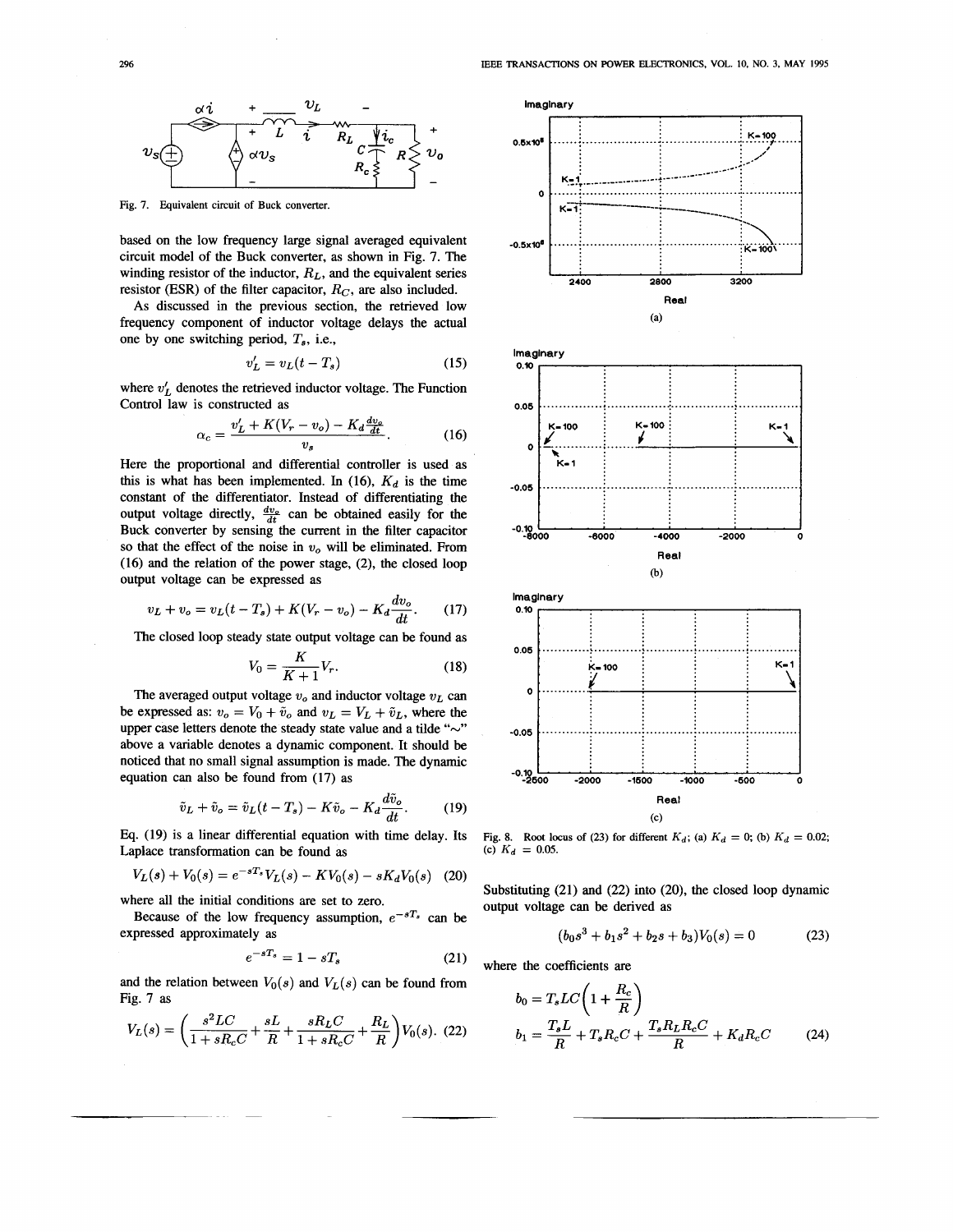

Fig. 9. Effect of the load resistor  $R_L$  on coefficients of (34).

$$
b_2 = K_d + \frac{T_s R_L}{R} + (K+1)R_cC, \quad b_3 = K+1.
$$

The effect of  $K$  and  $K_d$  on the stability of the system is investigated and the root-locus of  $(23)$  is plotted, when  $K$ changes from 1 to 100, as shown in Fig. 8 for  $K_d = 0$ , 0.02, 0.05. The parameters of the power stage used in the simulation are:  $T_s = 20 \mu S$ ,  $L = 240 \mu H$ ,  $C = 880 \mu F$ ,  $R = 12 \Omega$  and  $R_L = 0.05 \Omega$ ,  $R_C = 0.15 \Omega$ , here  $T_s$  is the switching period.

Fig. 8(a) gives two conjugate segments of the root-locus when  $K_d = 0$ , which is equivalent to the proportional controller. Another segment lies at the left half plane and is not plotted here. Obviously the system is not stable as two roots lie in the right half s-plane. When the gain of the  $dv_0/dt$ feedback,  $K_d$ , is 0.02, all the roots of (23) become real and lie in the left half  $s$ -plane. The system is stable. Fig. 8(b) gives the two segments of the root locus. The third one lies far away left of these two and is not plotted here. Further increasing  $K_d$ , Fig. 8(c) gives one segment of root-locus when  $K_d = 0.05$ . In this case, the other segment of the root locus shrinks to almost a point at  $-7610$ . The third one still lies at the far left of these two. The system's behavior is dominated by the low frequency eigenvalue. Comparing the root-locus at different  $K_d$ , it is shown that the system by the Function Control law (16) can be stabilized when the gain  $K_d$  is proper.

Now let's study the effect of the disturbance of the supply voltage and the load resistor (load current). As the supply voltage  $v_s$  does not appear in the closed loop characteristic equation of the system, (23), the output voltage is thus independent of the supply voltage.

The effect of the load resistance,  $R$ , is studied. First, it is noted from (24) that if the switching period  $T<sub>s</sub>$  is set to zero, which means that there is no delay in retrieving the low frequency component of the inductor voltage, the coefficients,  $b_0$ ,  $b_1$ ,  $b_2$  and  $b_3$ , will be independent of the value of the load resistor  $R$ . Therefore, because of the time delay in retrieving the inductor voltage, the effect of the load resistor can not be eliminated completely, but its effect is very insignificant as shown in the following analysis.

When the load resistor R changes from 5  $\Omega$  to 45  $\Omega$  for  $K = 10$  and  $K_d = 0.05$ , the corresponding change of the



Fig. 10. Values of first three terms in (34) versus frequency.



Fig. 11. Optimal controller for direct duty ratio control  $R_1 = 2.7$  K $\Omega$ ,  $R_2 =$ 8.2 KΩ,  $R_3 = 2.4$  KΩ,  $C_2 = 0.05$   $\mu$ F,  $C_3 = 0.15$   $\mu$ F,  $C_4 = 2.4$  nF.

coefficients  $b_0, b_1, b_2$  are plotted, as shown in Fig. 9 and  $b_3$ is independent of the load resistance. First, it is noted that  $b_0$  (in the order of  $4 \times 10^{-12}$ ) is much smaller than  $b_1$  (at around  $6.6 \times 10^{-6}$ ). The first term at the left side of the system characteristic equation, (23), becomes significant only when the frequency of interest is higher than 10 kHz, as shown in Fig. 10. In other words, the other three terms of (23) will dominate the characteristics of the closed loop system for low frequency range. Second, when the load resistor  $R$  has a very large variation, the relative variation of  $b_0$ ,  $b_1$  and  $b_2$  is:  $\frac{\Delta b_0}{b_0}$  = 2.6%,  $\frac{\Delta b_1}{b_1}$  = 0.013% and  $\frac{\Delta b_2}{b_2}$  = 0.0004%. The variation of  $b_1$  and  $b_2$  is extremely small. This result, together with the fact that  $b_0$  has little effect on the system, indicates that the closed loop output voltage is insensitive to the load resistor change. This implication will also be verified by the computer simulation and the experiments in the following sections.

With proportional controller, i.e.,  $K_d = 0$ , the system is unstable as discussed above. When proportional-integral (PI) controller is used, the stability of the closed loop system is also analyzed and is not stable. The details are not presented here.

The above analysis shows that with the Function Control law, (16), the root locus of the system can be put in the left half s-plane to ensure the stable operation of the system. The effect of the supply voltage can be eliminated completely. The effect of the load resistor on the output voltage is very small and insignificant.

It should also be noticed that in the above analysis, no small signal assumption is made. With the nonlinear Function Control law, the nonlinear Buck converter is changed into a linear system. Therefore, the analysis is greatly simplified. All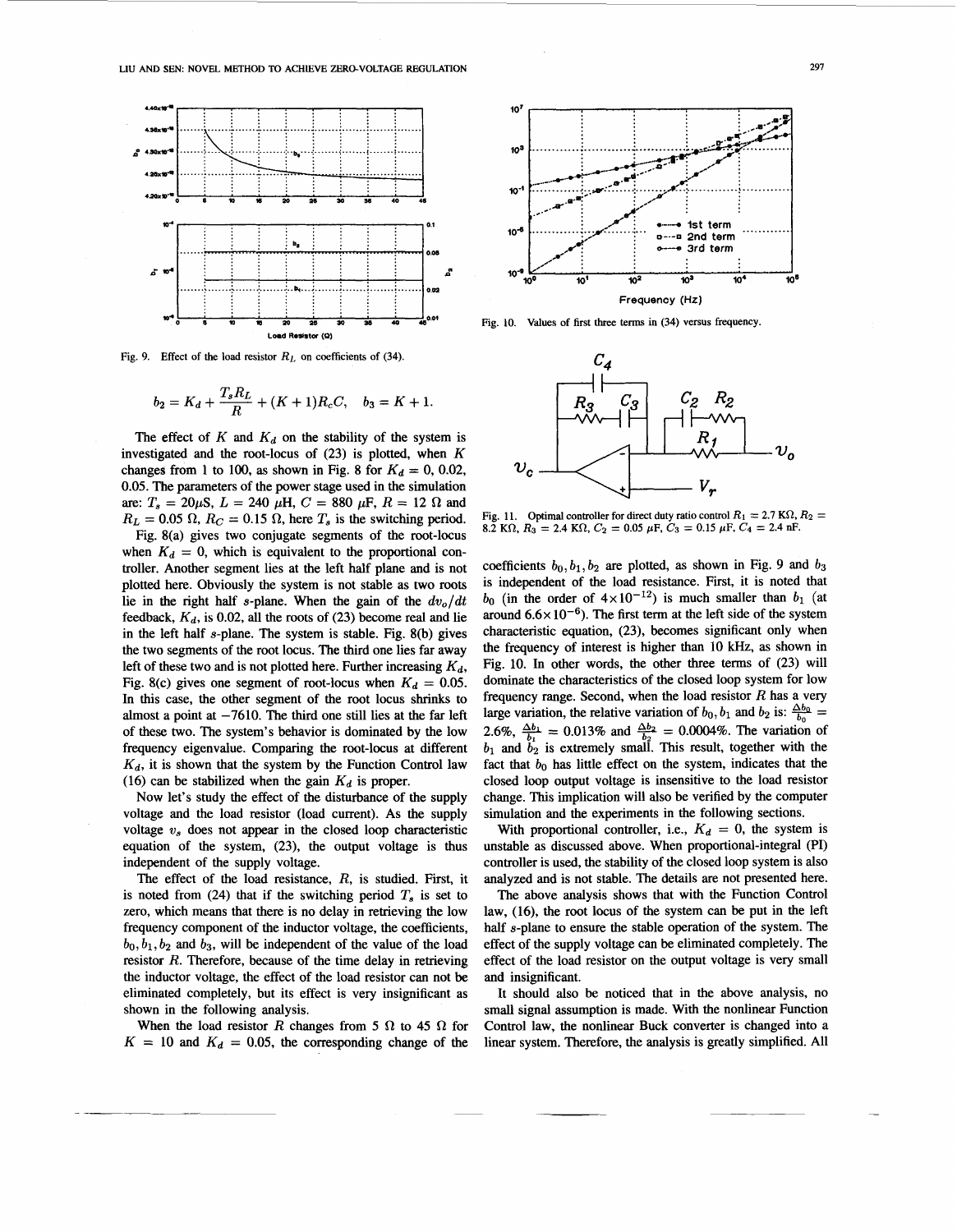<span id="page-6-0"></span>

Fig. 12. Audio susceptibility for Function Control and direct duty ratio control.



Fig. 13. Effect of the supply voltage step: (a) Function Control; (b) direct duty ratio control.

the linear system theory can be used to analyze the dynamic behavior of the closed loop system and the results are valid for both the small signal and large signal variation.



Fig. 14. Output impedance for Function Control and direct duty ratio control  $(1 \Omega = 1$  dB).



Fig. 15. Effect of the load current step: (a) Function Control; (b) direct duty ratio control.

# V. COMPUTER SIMULATION

In this section, the dynamic characteristics of the Function Controlled Buck switching regulator are simulated by PSPICE.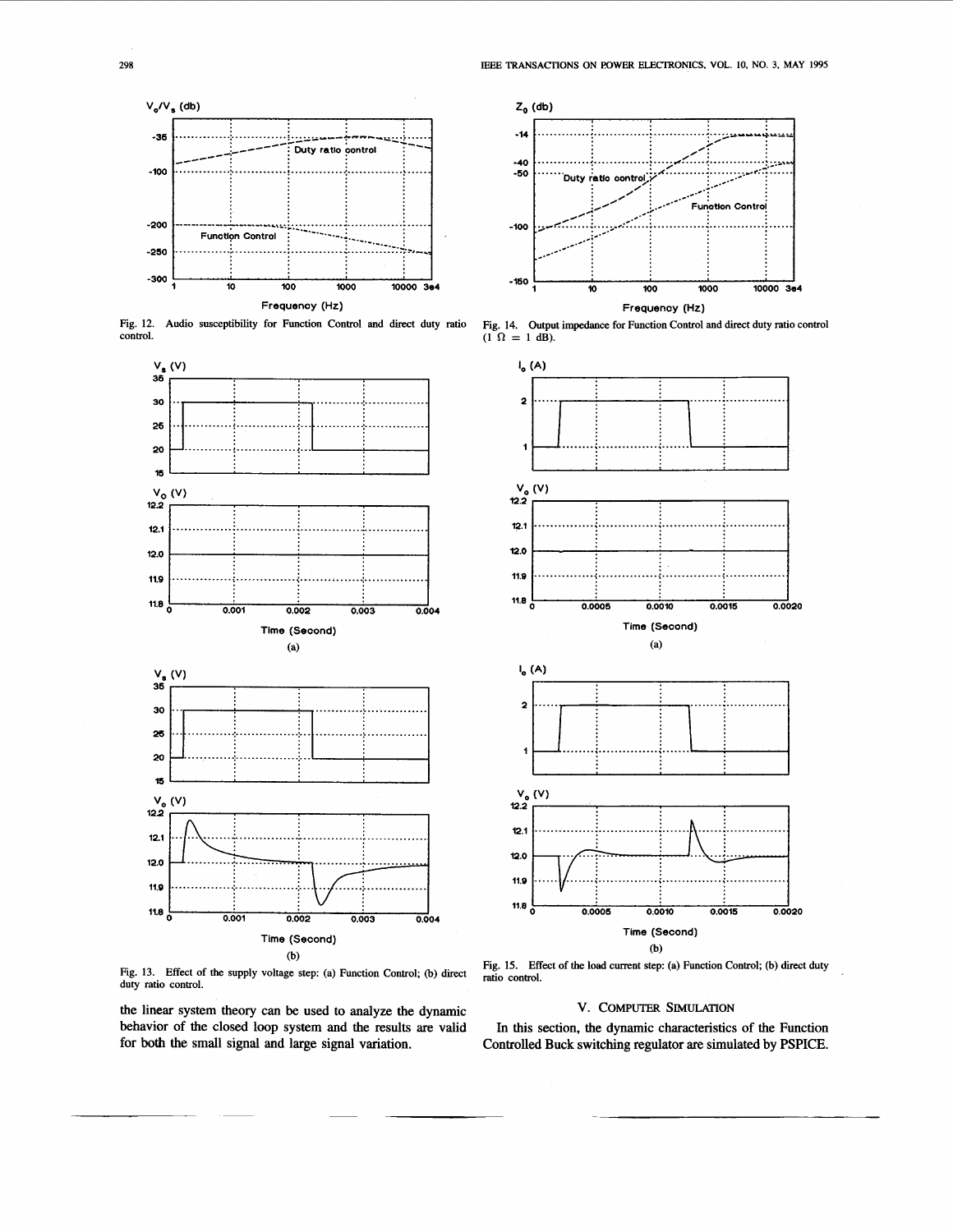The dynamic characteristics of the conventional direct duty ratio control under the optimal design **are** also simulated as a comparison.

#### *A. Model Description*

simulation. The time delay of the retrieved inductor voltage is modeled by the halog Behavioral Modeling of the PSPICE by setting  $E_{VL} = e^{-sT_s}V_L$ . The parameters of the power circuit are the same as used in the previous section and  $K =$ 10,  $K_d = 0.05$ .<br>In order to demonstrate the significant improvements

achieved by the Function Control, the dynamic behavior of a Back converter with the conventional direct duty ratio control is also simulated. The parameters of the power stage are the same as above. The controller is implemented by an optimal controller with a three-pole and two-zero compensator proposed by [13]. Fig. 11 shows the compensator. The first pole is placed at the origin for tight DC regulation. The second pole is placed in order to cancel the equivalent series resistance (ESR) zero. The final pole is placed at approximately one half of the switching frequency (here  $f_s = 50$  kHz) to reduce the switching noise. The first zero is placed slightly before the resonant frequency of the output filter to avoid a conditional stable system and the second zero is placed after the resonant frequency to obtain the adequate phase boost. The integrator gain is chosen to obtain *50"* of phase margin. The selected parameters according **to** the above rule are **also** listed in Fig. 11.

#### *B. Simulation Results*

The effect of the supply voltage is at first simulated. [Fig. 12](#page-6-0) gives the audio susceptibility of the Buck converter by Fudction Control and by direct duty ratio control. The worst audio susceptibility for Function Control is  $-200$  (dB) while for the optimal conventional control, the worst audio susceptibility is  $-35$  (dB). It can be observed from [Fig. 12](#page-6-0) that the audio susceptibility of Function Controlled Buck converter is always significantly lower than the conventional one.

When the supply voltage has a large step change, from 20 V to 30 V, the output voltage does not change at all for the Function Controlled Buck converter, as shown in Fig. 13(a). This shows that the disturbance of the supply voltage is eliminated by the Function Control. For the direct duty ratio control, on the other hand, the output voltage has a large deviation and long transient time under the same supply voltage disturbance, as shown in Fig. 13(b). The significant performance improvement by Function Control is obviously observed.

The effect of the load disturbance is also studied. Fig. 14 gives the closed loop output impedance of the Buck converter by the Function Control and by the direct duty ratio control. The largest output impedance for Function Controlled Buck converter is **-40** (dB) while for the direct duty ratio control, the largest output impedance is  $-14$  (dB). The output impedance is much lower in the case of the Function Control for the entire frequency range.

When the load current change between 1 A and 2 A, the response of the output voltage of the Function Controlled Buck converter is given in Fig. 15(a). The peak deviation is less than 5 mV. For the direct duty ratio control, the change of the output voltage is 140 mV for the same current disturbance and takes longer time to recover, **as** shown in Fig. 15(b). Therefore, the by the Function control. The equivalent circuit of Fig. 7 is used for the PSPICE effect of the load resistor disturbance can be greatly reduced

> It is shown from the above simulation that significant improvement can be achieved by the Function Control law. the disturbance of the supply voltage. The effect of the load The Buck converter by the Function Control law can eliminate resistor disturbance is extremely small. An almost zero voltage regulation switching power supply is obtained.

### VI. Experimental Results

The Function Controlled Buck converter is breadboarded. The circuit is connected according to the block diagram shown in [Fig. 3.](#page-2-0) The circuit shown in [Fig.](#page-3-0) **4** is used to retrieve the low frequency component of the inductor voltage. The controller is a proportional and differential controller, where the  $\frac{dv_o}{dt}$ is retrieved by sensing the current flowing through the filter capacitor. The parameters of the power stage and the controller are the same **as** those used in the analysis. The output voltage is 12 **V.** The gain of inductor voltage feedback is adjusted to **as** close **as** possible to unity. **A** Buck converter with same power stage parameters but under the conventional direct duty ratio control employing the optimal compensator, as shown in Fig. 11, is also breadboarded as a comparison. [Figs. 16](#page-8-0) and 17 gives the experimental results.

When **the** supply voltage has a large signal step change between 20 V and 28 V (with the load resistor 12  $\Omega$ ), Fig. 16(a) shows the response of the output voltage of the Buck converter by Function Control. Insignificantly dynamic change is observed for step change of the supply voltage. For the conventional duty ratio control, the response of the output voltage is given in Fig. 16(b). Significant change and longer recovery time are observed. The significant improvement of the input voltage suppression by the Function Control is illustrated clearly.

[Fig. 17](#page-8-0) shows the effect of the load resistor disturbance on the output voltage when the supply voltage is 25 V. When the load current has a large signal step change between 1 A and 2 A (load resistor steps between 12  $\Omega$  and 6  $\Omega$ ), the response of the output voltage by Function Control is given in Fig. 17(a). The oscillogram shows that the change of the output voltage is very insignificant even at the transient period for the load resistor change. For the conventional duty ratio control, the response of the output voltage under the same load resistor disturbance is given in Fig. 17(b). Large peak deviation and longer recovery time are observed. It is demonstrated, therefore, that great performance improvement can be achieved by the Function Control law.

From the experimental results presented in this section, it can be seen that by the Function Control law, the closed loop output voltage is very insensitive to the supply voltage and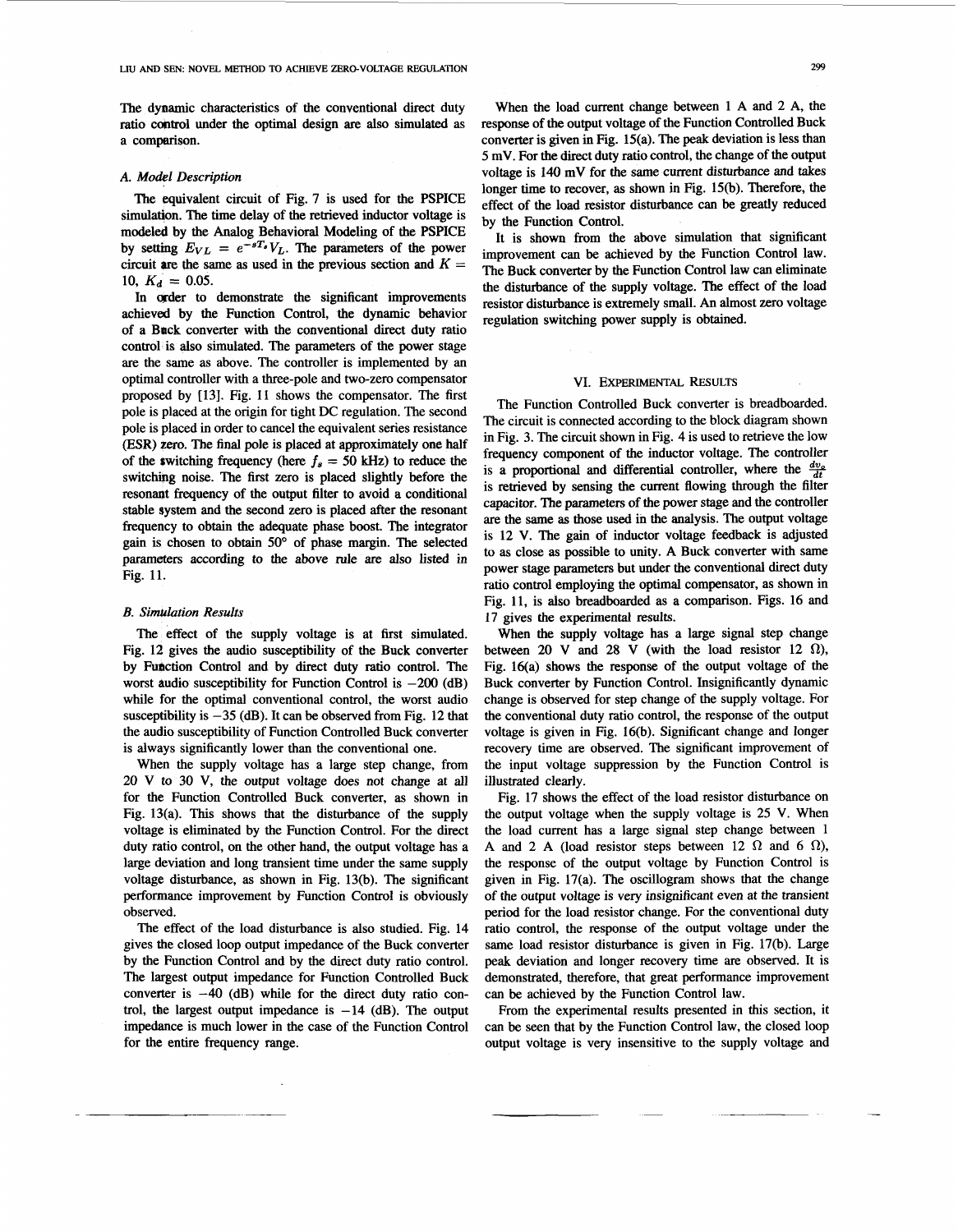<span id="page-8-0"></span>

Fig. 16. Effect of the supply voltage step: (a) Function Control, upper:  $v_s$ , 5 V/div, lower:  $v_o$ , 50 mV/div, time: 1 mS/div; (b) direct duty ratio control, upper:  $v_s$ , 5 V/div, lower:  $v_o$ , 0.5 V/div, time: 2 mS/div.



Fig. 17. Effect of the load current step: (a) Function Control, upper:  $i_0$ , 0.5 A/div, lower:  $v_0$ , 100 mV/div, time: 1 mS/div; (b) direct duty ratio control, upper: *i<sub>o</sub>*, 0.5 A/div, lower: *v<sub>o</sub>*, 100 mV/div, time: 1 mS/div.

load resistor disturbances even during the dynamic period. Zero voltage regulation of the output voltage is, thus, obtained.

# **VII. CONCLUSION**

The study presented in this paper shows that a switching power supply with zero-voltage regulation of the output voltage can be obtained by the Function Control law. A method to retrieve the low frequency component of the inductor voltage and at the same time suppress greatly its **high** frequency components is proposed and analyzed in order to implement the Function Control law. The results indicate that this method is very effective in retrieving the low frequency component of the inductor voltage, which is crucial to achieve zero voltage regulation of the output voltage.

The nonlinear Function Control law converts the nonlinear Buck converter into a linear closed loop system. Therefore, the

closed loop dynamic analysis is greatly simplified. The large signal characteristics of the closed loop system is analyzed and the impacts of different control parameters are studied. The stability of the closed loop system is ensured by the proper selection of the controller parameters based on the analysis presented in the paper. The analysis shows that the disturbance of the supply voltage can be eliminated completely and the closed loop output voltage is insensitive to the load resistor.

The Function Controlled Buck converter is simulated by PSPICE and a prototype is breadboarded. A Buck converter with the same power stage parameters but under direct duty ratio control with an optimal compensator is also simulated and breadboarded as a comparison. Both the computer simulation and the experimental results show that great improvement can be achieved by the Function Control law and an almost zero voltage regulation converter is obtained.